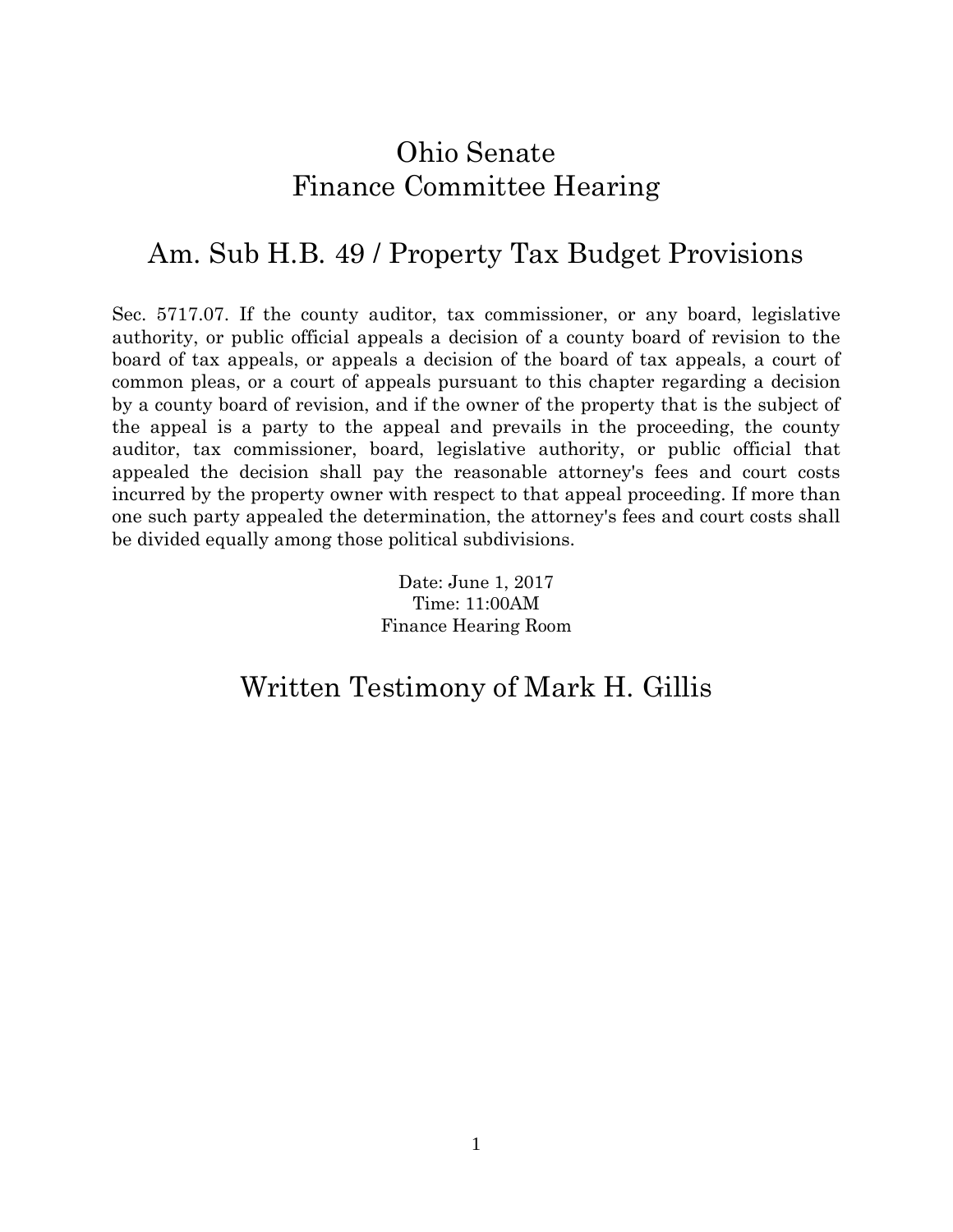### **Introduction:**

Thank you Chairman Oelslager and Finance Committee Members for allowing me the opportunity to testify regarding the property tax budget provisions of Am. Sub. House Bill 49. My name is Mark Gillis and I am here on behalf of the Coalition for Fair Taxation. The purpose of my testimony is to make sure the Committee is aware of the ramifications of the provision contained within Am. Sub. House Bill 49 which would create a lop-sided one-way loser pays system whereby only a public official/governmental body would have to pay the attorney's fees and court costs of an individual property owner if that body appeals a decision of a county board of revision and the property owner "prevails in the proceeding."

### **One-Way Loser Pays System:**

Essentially, the proposed language of R.C. 5717.07 creates a lop-sided one-way "loser pays" system since if a property owner files an appeal and loses, the property owner does not have to pay the attorney fees or court costs of any other party.

One of the stated reasons for the inclusion of this provision is that governmental agencies have some sort of "home court advantage" at the County BOR level. This is simply not true.

Since 2008, more than 50,000 complaints have been filed by property owners seeking reductions in value in Franklin County alone. Over that same time period less than 10% of that number have been filed by Boards of Education seeking increases in value. There have been hundreds of millions of dollars more in valuation reductions granted over this time period than the amount of valuation increases granted. Therefore, it is quite clear that it is the property owner that has the "home court advantage" at the County level and the BOEs are simply trying to stem the bleeding.

Another justification that has been put forth is that because BOE's tend to file increase complaints that somehow, they are not being "fair." This too is not the case. It is quite clear that with 10 times as many reduction complaints being filed by property owners, that the filings by BOEs seeking increases in value only works to *partially offset* the massive amounts of reductions granted every year. It is also clear that the property owner representatives are very active in making sure that property owners who are entitled to reductions file complaints to receive them. If they weren't there wouldn't be such a large discrepancy between the numbers of increase and decrease complaints being filed.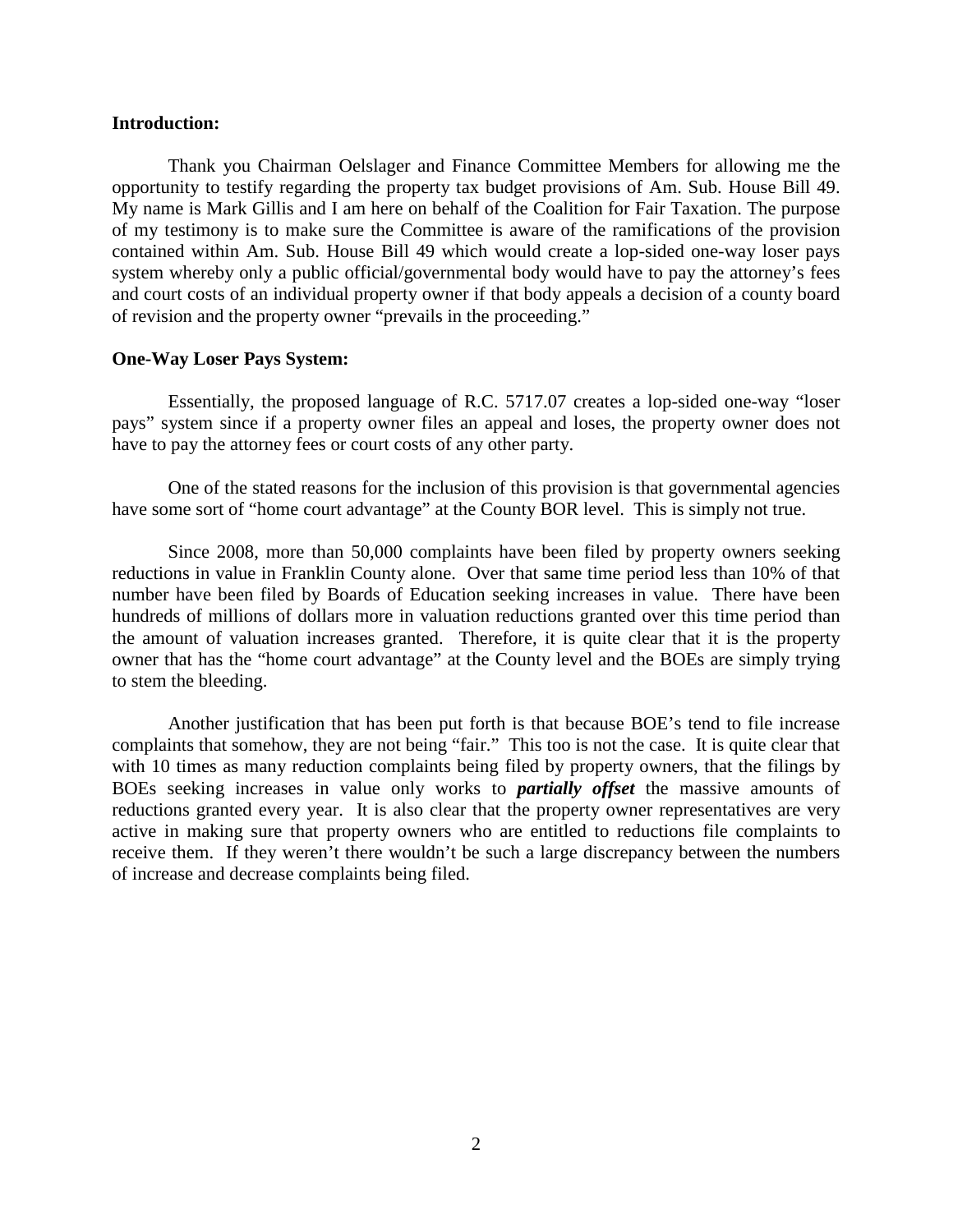### **The Proposed Language of R.C. 5717.07 is Vague.**

#### **What Does "Prevail" Mean?**

The provision in Am. Sub. H.B 49 permits the lop-sided one-way loser pays system if the property owner "prevails in the proceeding," however there is no definition of the word "prevail" in the statute.

If a property owner files a complaint seeking a reduction in value of their property and the BOR grants the reduction, but on an appeal to the BTA or beyond, the value is determined to be higher than the BOR's value, but still lower than the Auditor's original value; which party "prevailed"? Did the official/government body who appealed the initial reduction prevail because the original reduction was lessened or did the property owner prevail because they still got some reduction?

#### **Do Not Lose Sight of the Entire Valuation Challenge Process:**

# **Boards of Education are Currently Prevented from Thoroughly Investigating Property Values at the County Level:**

There is no discovery power at the County Board of Revision level. As a result, a Board of Education is at a distinct disadvantage before boards of revision because they cannot require a property owner to allow the BOE's appraiser to enter and inspect the subject property or require the property owner to produce any relevant documents. In other words, the property owner holds all of the cards at the County level.

This fact is well known by attorneys practicing on behalf of property owners and the majority of them consistently refuse to permit a BOE appraiser to enter and inspect the property and fail to even respond to informal document requests.

It is only on appeal to the BTA where *for the first time a board of education can require the production of relevant documents and obtain an inspection of the property involved.* The current provision would severely hamper a BOE's ability to determine the true value of real property and therefore hinder the BOE's ability to protect its current tax duplicate. This provision would also create further incentive for property owners and their contingent fee attorneys to refuse to cooperate at the County level.

### **Incentive to withhold information:**

A perfect example of the incentive to withhold information was revealed in the BTA's decision in *Columbus City Sch. Dist. Bd. of Edn. v. Franklin Cty. Bd. of Revision* (Aug. 9, 2011), BTA No. 2008-A-947 (attached hereto).

In *SNH*, the property owner filed a complaint seeking a reduction in value from \$16,050,000 to \$3,593,500 based upon a purported sale of the property for that amount. At the BOR hearing, the property owner did not appear, but was represented by its contingent fee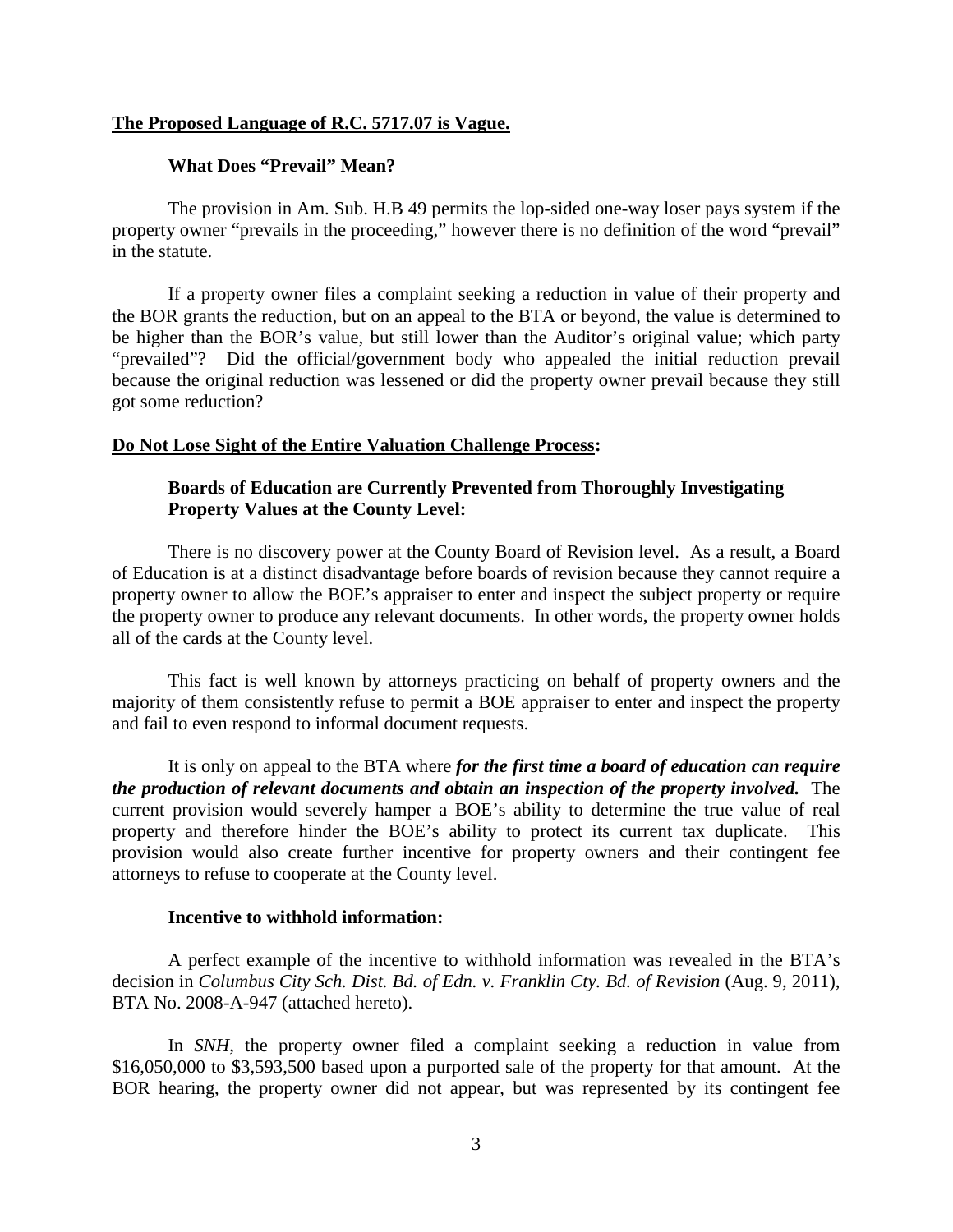counsel who presented a conveyance fee statement and deed in support of the claim that the entire property sold for \$3,593,500. Despite the lack of a single witness to testify regarding the sale, the BOR nevertheless accepted the reported sale price and lowered the value by \$12,456,500 or 77%.

Without any method by which to gather information regarding this sale at the County level, the BOE's only recourse was to appeal the BOR decision to the BTA and obtain relevant documents in discovery. It was solely due to the appeal to the BTA that it was revealed that the sale upon which the owner was relying was actually a sale of only the underlying land and did not include the recently constructed multi-million dollar building.

The BTA found that "based upon the terms of the purchase and sale agreement, as amplified by the amended and restated ground lease, this board concludes that the sale of the subject property on or about June 7, 2004, *included only the subject land*." The BTA proceeded to use the sale price to value only the land and reinstated the Auditor's original building value which resulted in the total value being set at \$18,272,480, an increase of \$2.2 million over the Auditor's original value.

Under the current provision, it is quite likely that the appeal to the BTA in *SNH* would never have been filed and the property owner would have received a massive and *unjustified* value reduction resulting in a *tax increase for all other property owners* in future years.

# **Contingent Fee Arrangements: The Majority of Attorneys Representing Property Owners are Paid on a Contingent Fee Basis.**

Under the proposed language of R.C. 5717.07, it is likely that the appeal in *SNH* would never have been filed because the property owner's attorney in that case was paid on a contingent fee basis. These contingent fee arrangements typically call for the attorney's "fee" to be a portion of the "tax savings" for one or more tax years (typically 50%). Therefore, the potential "attorney's fees" in the *SNH* could have exceeded \$200,000. Of course, the property owner wasn't paying this potential fee out of its own pocket, but rather only if the large and *unjustified* reduction was granted. In *SNH*, the property owner and its attorney had every incentive to withhold the true nature of the sale to maximize the potential value reduction and thereby the potential contingent fee.

There has been some discussion that there are BOE attorneys who are also paid on a contingent fee. While I cannot speak for all BOE attorneys out there, I am unaware of any that work on a contingent fee arrangement and our rates have been hourly for nearly 40 years.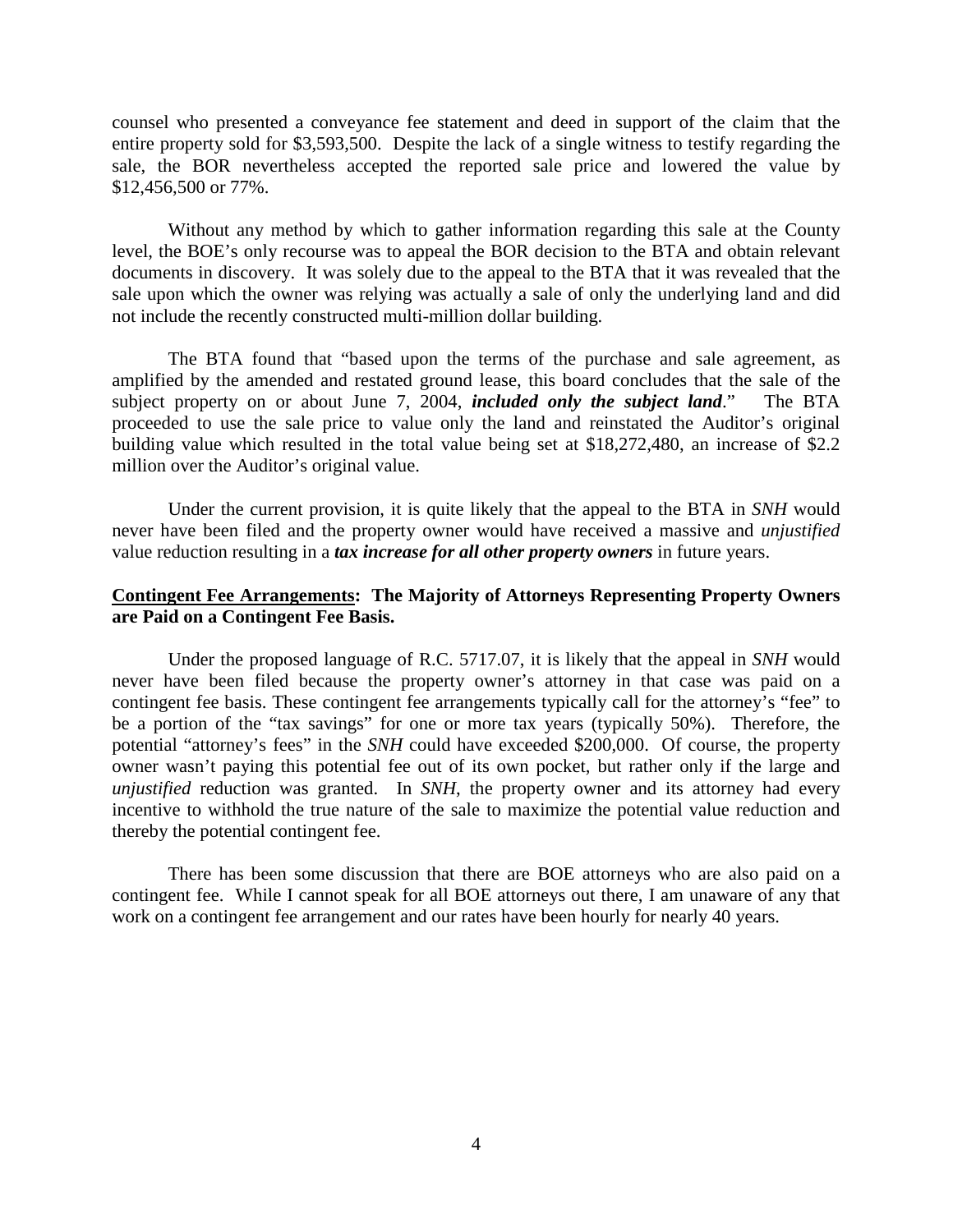# **Alternative Measures:**

# 1. **Prohibit Contingent Fee Arrangements:**

One alternative to creating a lop-sided one-way loser pays system would be to simply prohibit all contingent fee arrangements before county Boards of Revision and the Ohio Board of Tax Appeals. This would likely have caused the original reduction complaint in *SNH* to not be filed in the first place because the property owner's attorney would have more incentive to properly vet the facts of the case before proceeding.

# 2. **Eliminate Taxpayer Complaints on Other Taxpayer's Property**:

Occasionally, a private property owner will initiate a property valuation complaint against a fellow private property owner. This has been cited as a reason to limit who can file BOR complaints against property they do not own. One alternative would be to simply prohibit such individuals from filing valuation appeals against property they do not own, but still permit governmental agencies to file complaints since their budgets and critical local funding are dependent upon receiving revenue under current levies.

# 3. **Require Boards of Education to Set Filing Parameters**:

In order to increase public accountability and transparency for decisions regarding valuation challenges, BOEs could be required to pass a resolution outlining the specific parameters under which they intend to file property valuation complaints. Parameters could include:

- 1) the type and class of property, (i.e. commercial, industrial, residential, agricultural, etc); and/or
- 2) minimum thresholds, such as a sales price threshold or a value difference threshold.

For example, a BOE could resolve to challenge only sales above a certain price, or only those cases where the sale price exceeds the Auditor's value by a certain amount. Each BOE would be free to select whatever thresholds they wish, but would be required to pass a resolution publically setting forth the parameters.

This would eliminate the potential of favoritism among filing complaints as the complaint would be filed regardless of who owns the property, thereby keeping the blindfold on justice.

Thank you for your time and I urge you to remove this provision from Am. Sub. H.B. 49 or in the alternative adopt one or more of the alternative measures discussed.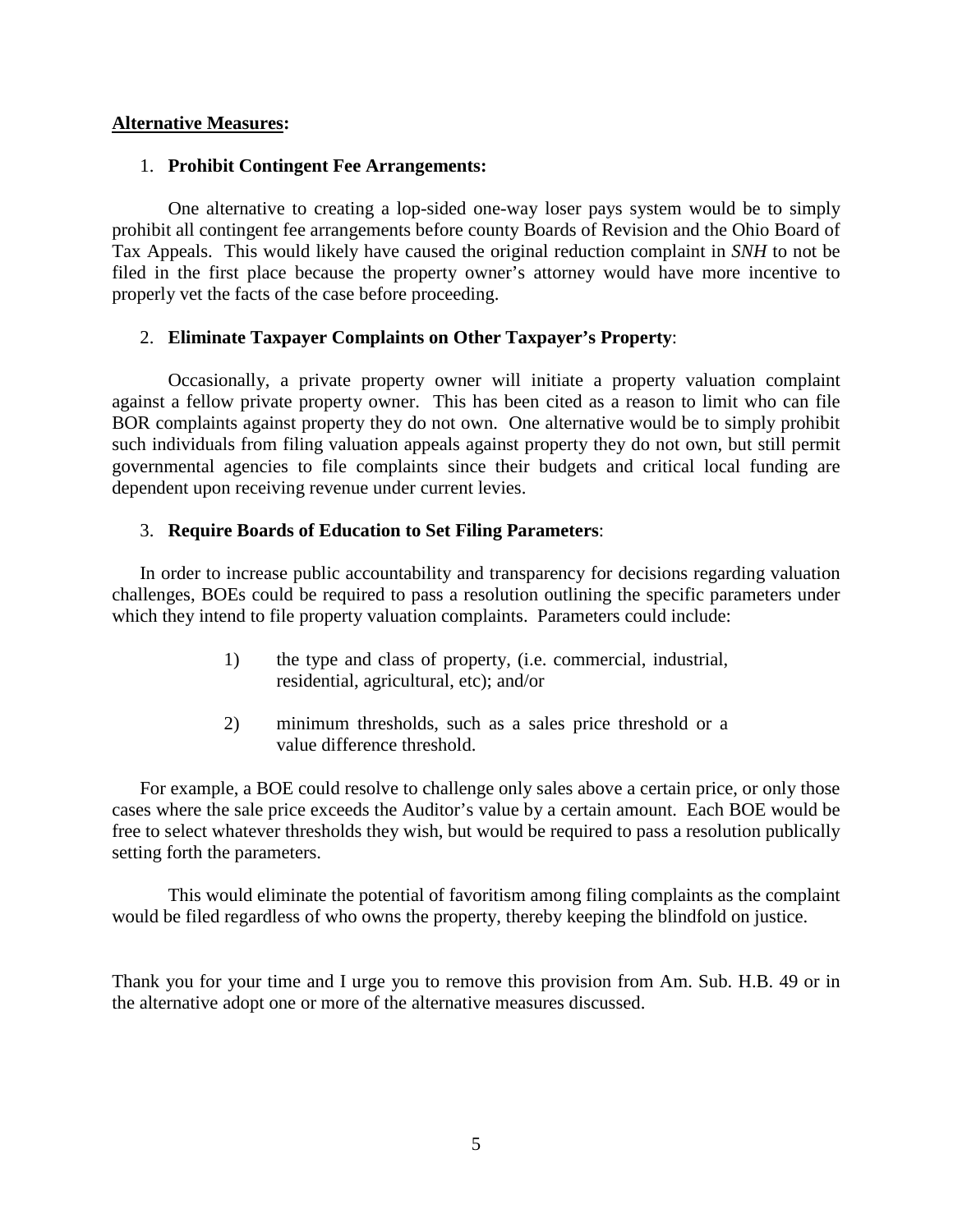State of Ohio -- Board of Tax Appeals August 09, 2011, Entered CASE NO. 2008-A-947 (REAL PROPERTY TAX)

**Reporter** 2011 Ohio Tax LEXIS 1549 \*

# **Board of Education of the Columbus City Schools, Appellant, vs. Franklin County Board of Revision, Franklin County Auditor, and** *SNH* **Knight Properties Trust, Appellees.**

#### **Subsequent History:**

Later proceeding at *Columbus City Sch. Dist. Bd. of Educ. v. Franklin County Bd. of Revision, 2011 Ohio 4776, 2011 Ohio LEXIS 2348 (Ohio, Sept. 22, 2011)*

#### **Prior History:**

*[Bd. of Educ. of the Columbus City Schs v. Franklin County Bd. of Revision, 2010 Ohio Tax LEXIS 1961 \(Ohio B.T.A., Dec. 7,](https://advance.lexis.com/api/document?collection=administrative-materials&id=urn:contentItem:521H-RWW0-00V5-10V0-00000-00&context=)  [2010\)](https://advance.lexis.com/api/document?collection=administrative-materials&id=urn:contentItem:521H-RWW0-00V5-10V0-00000-00&context=)*

# **Core Terms**

revise, ground lease, landlord, tenant, seller, subject land, auditor, lease, demised premises, property owner, true value, conveyance, valuation, board of education, taxable value, terminate, parcel, probative evidence, county board, encumbrance, deed

# **Counsel**

#### **[\*1]** APPEARANCES:

For the Appellant - Rich & Gillis Law Group, LLC, Allison Crites

For the County Appellees - Ron O'Brien, Franklin County Prosecuting Attorney, Paul M. Stickel, Assistant Prosecuting Attorney

For the Appellee Property Owner - Siegel, Siegel, Johnson & Jennings Co., LPA, Jason Lindholm

# **Opinion**

#### DECISION AND ORDER

Ms. Margulies and Mr. Williamson concur. Mr. Johrendt is recused.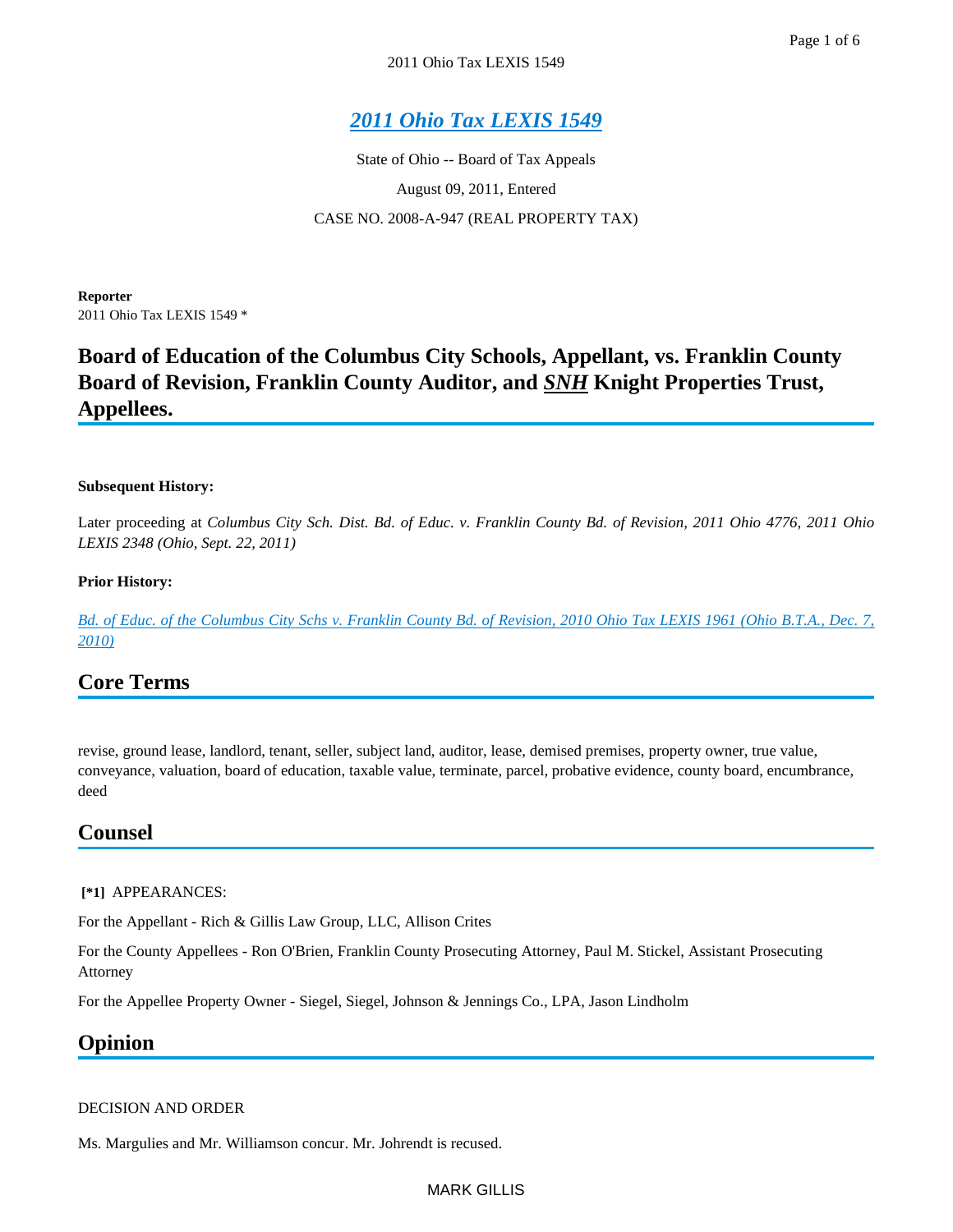This cause and matter came on to be considered by the Board of Tax Appeals upon a notice of appeal filed herein by the abovenamed appellant, from a decision of the Franklin County Board of Revision. In said decision, the board of revision determined the taxable value of the subject real property for tax year 2005.

The matter was submitted to the Board of Tax Appeals upon the notice of appeal, the statutory transcript certified to this board by the county board of revision, the record of the hearing before this board, and the briefs filed by counsel to the appellant and the appellee property owner.

The subject property, approximately 13.912 acres of land improved with a senior living facility, is located in the city of Columbus, Columbus City School District taxing district and is identified **[\*2]** on the auditor's records as parcel number 010- 017007. The value of the parcel, as determined by the county auditor and by the board of revision, is as follows:

#### AUDITOR

|          | <b>TRUE VALUE</b> | <b>TAXABLE VALUE</b> |
|----------|-------------------|----------------------|
| Land     | \$1,371,000       | \$479,850            |
| Building | 14,679,000        | 5,137,650            |
| Total    | \$16,050,000      | \$5,617,500          |

#### BOARD OF REVISION

|          | <b>TRUE VALUE</b> | <b>TAXABLE VALUE</b> |
|----------|-------------------|----------------------|
| Land     | \$1,371,000       | \$479,850            |
| Building | 2.222.500         | 777,880              |
| Total    | \$3,593,500       | \$1,257,730          |

In its notice of appeal, the board of education ("BOE") alleges that the correct total true value for the subject parcel is \$ 16,050,000, with a corresponding taxable value of \$ 5,617,500, based upon a sale of the subject land only in June 2004.

In considering how this matter came to be appealed to this board, we note that in March 2006, relying upon the price obtained in what the owner claims was a sale of the subject land and improvements, the property owner filed a complaint against the valuation of real property with the Franklin County Board of Revision seeking a decrease in the subject's total true value to \$ 3,593,490. S.T. at Ex. 1. The board of education, in turn, filed a counter-complaint, seeking to maintain **[\*3]** the auditor's valuation. S.T. at Ex. 2.

At the BOR hearing, counsel for the property owner offered evidence of the recent sale of the subject property, specifically the deed and conveyance fee statement, as well as the business' statement of operations. S.T. at Ex. 7 A, B, and C. No one was present to testify on behalf of the owner. On June 25, 2008, the BOR issued its decision, retaining the value for the subject land, but decreasing the value for the improvements so that the subject's total value would comport with the sale price. Thereafter, the board of education appealed the BOR's determination to us.

We begin by noting that a party who asserts a right to an increase or decrease in the value of real property has the burden to prove the right to the value asserted. *[Cleveland Bd. of Edn. v. Cuyahoga Cty. Bd. of Revision \(1994\), 68 Ohio](https://advance.lexis.com/api/document?collection=cases&id=urn:contentItem:3S3K-YP10-003C-80TV-00000-00&context=) St.3d 336, 1994 [Ohio 498, 626 N.E.2d 933](https://advance.lexis.com/api/document?collection=cases&id=urn:contentItem:3S3K-YP10-003C-80TV-00000-00&context=)*; *[Crow v. Cuyahoga Cty. Bd. of Revision \(1990\), 50 Ohio St.3d 55, 552 N.E.2d 892](https://advance.lexis.com/api/document?collection=cases&id=urn:contentItem:3RRS-NGW0-008T-Y548-00000-00&context=)*; *[Mentor](https://advance.lexis.com/api/document?collection=cases&id=urn:contentItem:3RRS-RKN0-008T-Y4YJ-00000-00&context=)  [Exempted Village Bd. of Edn. v. Lake Cty. Bd. of Revision \(1988\), 37 Ohio St. 3d 318, 526 N.E.2d 64](https://advance.lexis.com/api/document?collection=cases&id=urn:contentItem:3RRS-RKN0-008T-Y4YJ-00000-00&context=)*. Consequently, it is incumbent upon an appellant challenging the decision of a board of revision to come forward and offer evidence **[\*4]** which demonstrates its right to the value sought. *[Cleveland Bd. of Edn., supra;](https://advance.lexis.com/api/document?collection=cases&id=urn:contentItem:3S3K-YP10-003C-80TV-00000-00&context=) [Springfield Local Bd. of Edn. v. Summit Cty. Bd. of](https://advance.lexis.com/api/document?collection=cases&id=urn:contentItem:3S3K-YJ10-003C-84NP-00000-00&context=)  [Revision \(1994\), 68 Ohio St.3d 493, 1994 Ohio 501, 628 N.E.2d 1365](https://advance.lexis.com/api/document?collection=cases&id=urn:contentItem:3S3K-YJ10-003C-84NP-00000-00&context=)*. Once an appellant has presented competent and probative evidence of true value, other parties asserting a different value then have a corresponding burden of providing sufficient evidence to rebut the appellant's evidence. *[Springfield Local Bd. of Edn., supra](https://advance.lexis.com/api/document?collection=cases&id=urn:contentItem:3S3K-YJ10-003C-84NP-00000-00&context=)*; *[Mentor Exempted Village Bd. of](https://advance.lexis.com/api/document?collection=cases&id=urn:contentItem:3RRS-RKN0-008T-Y4YJ-00000-00&context=)  [Edn., supra.](https://advance.lexis.com/api/document?collection=cases&id=urn:contentItem:3RRS-RKN0-008T-Y4YJ-00000-00&context=)*

There does not appear to be a dispute between the parties about whether the sale of the subject in June 2004 constitutes an arm's-length transaction, as both the board of education and the property owner argue its application to the instant valuation

### MARK GILLIS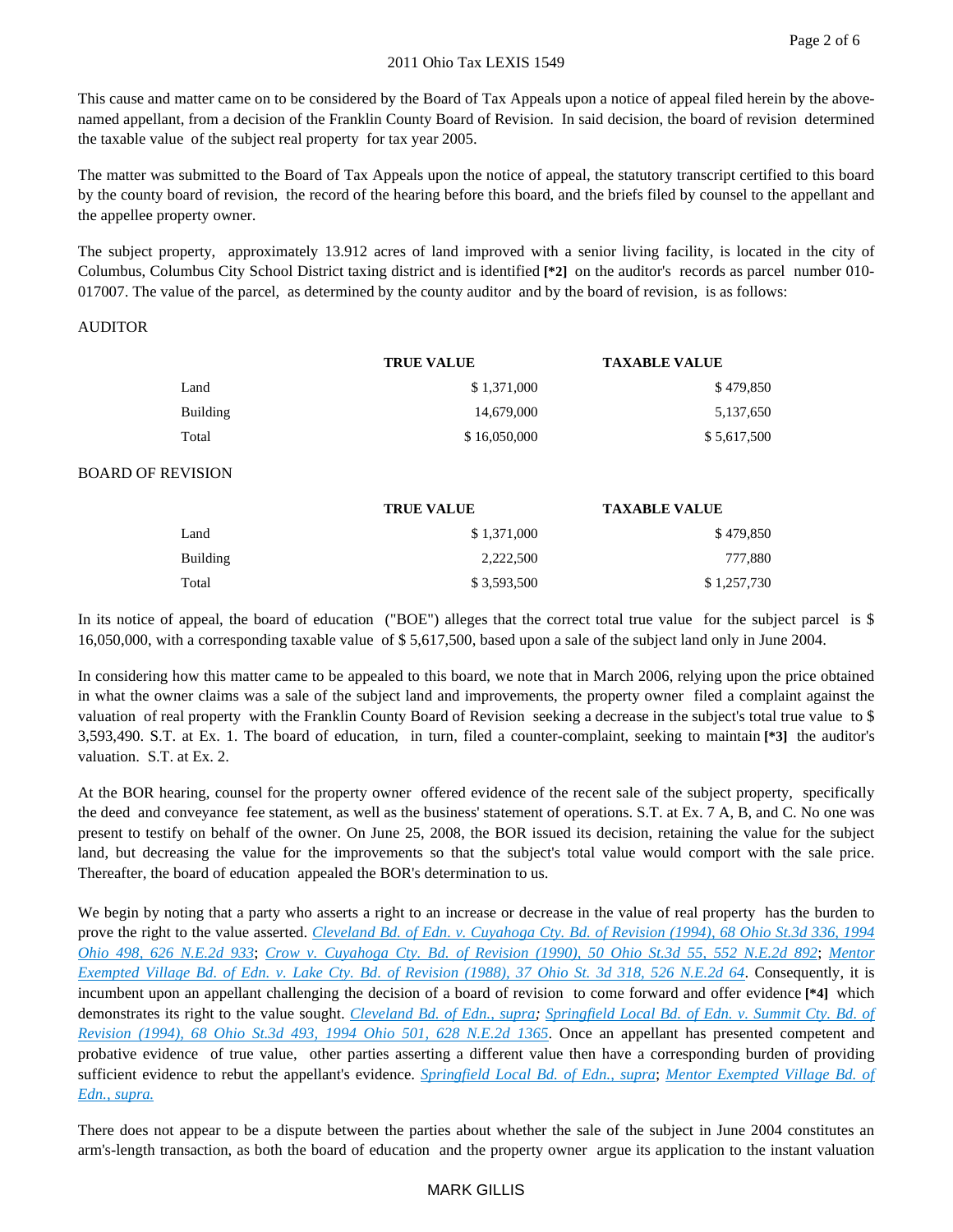problem. The question is whether the sale included the land only, as the board of education contends, or the land and the improvements, as argued by the property owner. The board of revision concluded that the sale included both the land and improvements, and, as such, adjusted the subject's total true value to reflect the sale price.

This board's review of the sale begins with the copies of the deed and conveyance **[\*5]** fee statement offered by the property owner to the BOR. The deed indicates that the parcel in question transferred in June 2004, with no accompanying explanation of what property, i.e., land and/or building, actually transferred, other than a metes and bounds description of the real property. The associated conveyance fee statement indicates that there are commercial buildings on the land; however, the conditions of sale (e.g., leased fee, leasehold, or part interest transferred) were not designated. The land value on the conveyance fee statement is reported as \$ 480,100 and the building value is reported as \$ 5,944,790, for a total value of \$  $6,424,890.<sup>1</sup>$  $6,424,890.<sup>1</sup>$  $6,424,890.<sup>1</sup>$ 

Total consideration for the sale is listed as \$ 3,593,484.

- - - - - - - - - - - - - - - - - Find Footnotes - - - - - - - - - - - - - - - - -

The purchase and sale agreement reflects that the parties to the sale of the subject are also parties to an amended and restated ground lease regarding the subject land and that the purchaser is exercising its right to "purchase the real property demised **[\*6]** under the Ground Lease from the Seller pursuant to the terms and conditions of the Ground Lease. " Ex. J at unnumbered page. The agreement goes on to provide in pertinent part:

"2.1 Purchase and Sale. In consideration of the payment of the Purchase Price by the Purchaser to the Seller and for other good and valuable consideration, the Seller hereby agrees to sell to the Purchaser, and the Purchaser hereby agrees to purchase from the Seller, the Land<sup>[2](#page-7-1)</sup>

for the Purchase Price, subject to and in accordance with the terms and conditions of this Agreement.

"2.2 Closing. The purchase and sale of the Land shall be consummated at a closing \*\*\*.

"2.3 Purchase Price . The purchase price to be paid for the Land \*\*\* shall be THREE MILLION FIVE HUNDRED NINETY-THREE THOUSAND FOUR HUNDRED EIGHTY-FOUR AND 05/100s DOLLARS (\$ 3,593,484.05), which the parties agree to be the fair market value for the Land as calculated in accordance with Section 41 of the Ground Lease. "\*\*\*

"5.5 Existing Leases, Etc. Other than the Ground Lease, the Seller has not entered into any contract or agreement with respect to the occupancy of Land which will be binding on the Purchaser after the Closing. **[\*7]**

"5.6 Agreements, Etc. Other than the Ground Lease, the Seller has not entered into any contract or agreement with respect to the Land which will be binding on the Purchaser after the Closing. \*\*\*

"Except as otherwise expressly provided in this Agreement or any documents to be delivered to the Purchaser at the Closing, the Seller has not made and the Purchaser has not relied on any information, promise, representation or warranty, express or implied, regarding the Land, whether made by the Seller, on the Seller's behalf or otherwise. The Purchaser is fully familiar with the Land and shall purchase the Land in its 'as is' condition on the Closing Date. "\*\*\*

"8.1 Pro Ration of Ground Lease Rent. In addition to the Purchase Price, the Purchaser shall pay to the Seller at Closing an amount equal to the pro rata share of the rent due from the Purchaser to the Seller under the Ground Lease for the month of June, 2004 \*\*\*.

 $\overline{a}$ 

<span id="page-7-0"></span> $<sup>1</sup>$  It is unclear how these values were determined.</sup>

<span id="page-7-1"></span> $2$  The "land" is defined in Section 1.7 of the purchase and sale agreement as "that certain parcel of land located in Franklin County, Ohio, and the appurtenant easement estates and other rights described on Exhibit A, attached hereto and made a part hereof, together with all rights and appurtenances thereto, including, without limitation, all right, title and interest in and to any adjacent streets, alleys or rights of way." We note that Exhibit A is a metes and bounds description of the subject land, as taken from the Franklin County records.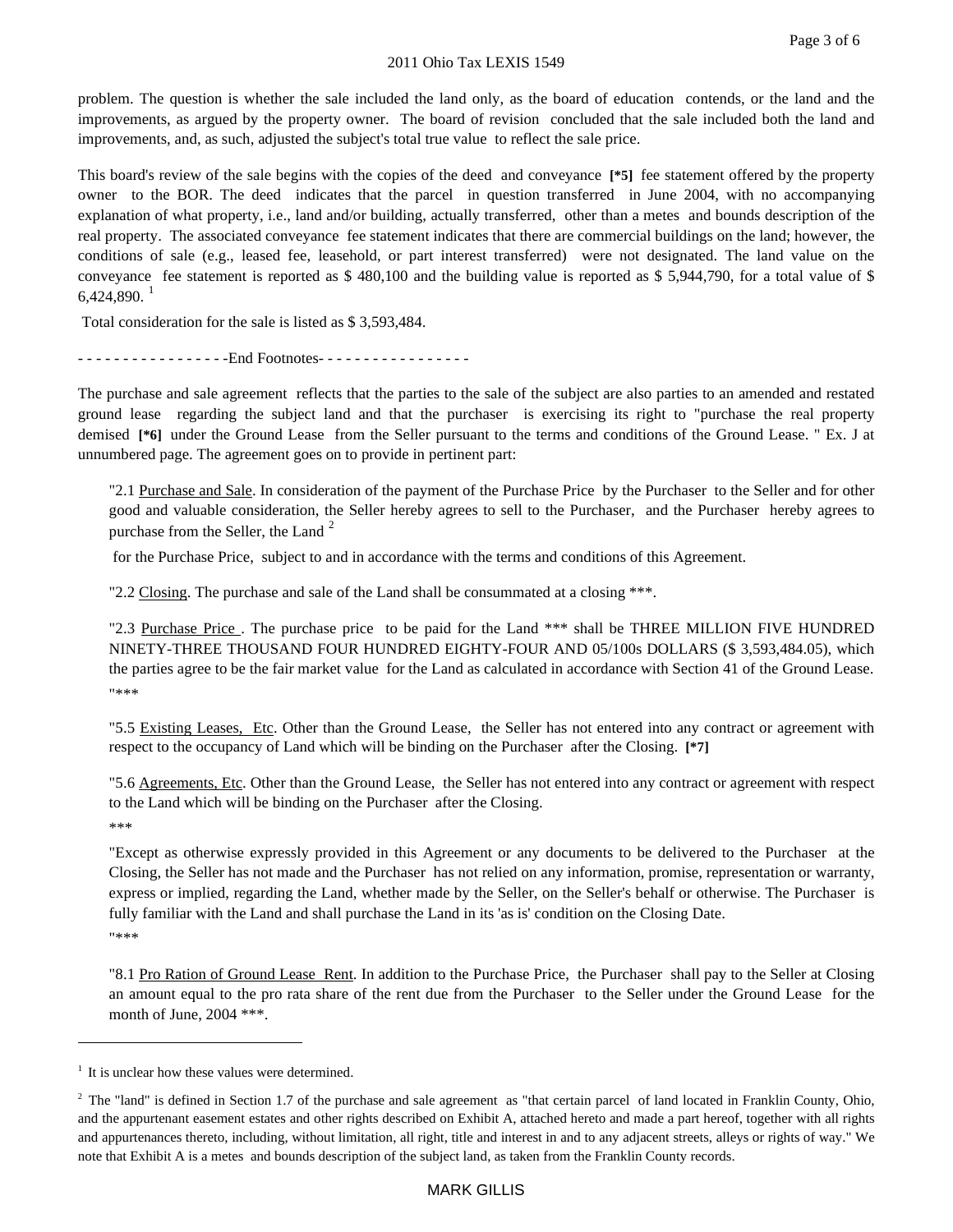"\*\*\*

 $\overline{a}$ 

"10.1 Allocation of Liability. Except as otherwise provided under the Ground Lease, it is expressly understood and agreed that the Seller shall be liable to third parties for any and all obligations, claims, losses, damages, liabilities, and expenses **[\*8]** arising out of events, contractual obligations, acts, or omissions of the Seller that occurred in connection with the ownership or operation of the Land prior to the Closing and the Purchaser shall be liable to third parties for any and all obligations, claims, losses, damages, liabilities and expenses arising out of events, contractual obligations, acts, or omissions of Purchaser that occur in connection with the ownership of the Land after the Closing. \*\*\*" (Emphasis Sic.) Ex. J at 3-9.

- - - - - - - - - - - - - - - - -End Footnotes- - - - - - **[\*9]** - - - - - - - - - - -

The ground lease, as referenced in the sale agreement, indicates that the "[l]andlord has good, merchantable and marketable title to the fee simple estate in the Demised Premises,  $3$ 

free and clear of any and all Encumbrances except the Permitted Encumbrances." Ex. A at 2. The ground lease goes on to describe that the "[t]enant has, at its sole cost and expense, heretofore developed and constructed a rental retirement community \*\*\* (the 'Facility') on the Demised Premises. " Ex. A at 4. The improvements constructed by the tenant on the demised premises:

"are and shall be the property of Tenant during, but only during, the continuance of the term hereof and no longer; and during the term hereof, Landlord shall have absolutely no participation whatsoever in the ownership and/or operation of the Facility. At all times during the term hereof, the improvements which are owned by Tenant shall not be conveyed, transferred or assigned unless such conveyance, transfer or assignment shall be to a person to whom this Lease is being transferred or assigned simultaneously herewith in compliance with the provisions of paragraph 25 hereof, and at all such times the owner [\*10] of the leasehold estate created hereby shall also be the owner of said improvements. \*\*\* Upon any termination hereof, whether by reason of the normal expiration of the term hereof, the provisions of paragraph 24, 26 or 27 hereof, or any other cause whatsoever, if said improvements or any part thereof shall then be on the Demised Premises, all of Tenant's right, title and interest therein shall cease and terminate, title to said improvements shall vest in Landlord, and said improvements or the part thereof then on the Demised Premises shall be surrendered by Tenant to Landlord as provided in paragraph 39 hereof. No further deed or other instrument shall be necessary to confirm the vesting in Landlord of the title to said improvements." Ex. A at 4.

- - - - - - - - - - - - - - - - -End **[\*11]** Footnotes- - - - - - - - - - - - - - - - -

Based upon the foregoing language, during the life of the ground lease, the title to the subject land was in the landlord and the title to the subject buildings located thereon remained in the tenant. However, upon termination of the subject's lease, for any reason, title to the improvements located on the property would vest in the landlord.

In this instance, however, the tenant purchased the subject property under its option to purchase which became exercisable "(i) after the death of Landlord, at any time during the remainder of the initial term hereof or any Extension Period, or (ii) in any event, upon the expiration of the third (3rd) Extension Period, as the case may be, to purchase the Demised Premises then demised hereunder from Landlord, or Landlord's legal representatives, successors or assigns, as the case may be, free and clear of any and all Encumbrances of any kind or nature whatsoever, except the Permitted Encumbrances, for an amount equal to (y) Two Hundred Thousand Dollars (\$ 200,000.00) per net acre, or (z) the then fair market value of the Demised Premises then demised hereunder, whichever is more. \*\*\* Conveyance of Landlord's **[\*12]** reversionary estate in and to the Demised Premises \*\*\* to Tenant shall be by general warranty deed with full warranties of title, in form and substance satisfactory to Tenant, and subject only to the Permitted Encumbrances. " Ex. A at 24-25. The lease goes on to specifically provide how "fair market value" will be determined.

<span id="page-8-0"></span><sup>&</sup>lt;sup>3</sup> Per the amended and restated ground lease, the "demised premises" constitute "certain tracts of land \*\*\* described in Exhibit A \*\*\*." Ex. A. We again note that Exhibit A, as referred to in the ground lease, is a metes and bounds description of the subject land, as taken from the Franklin County records.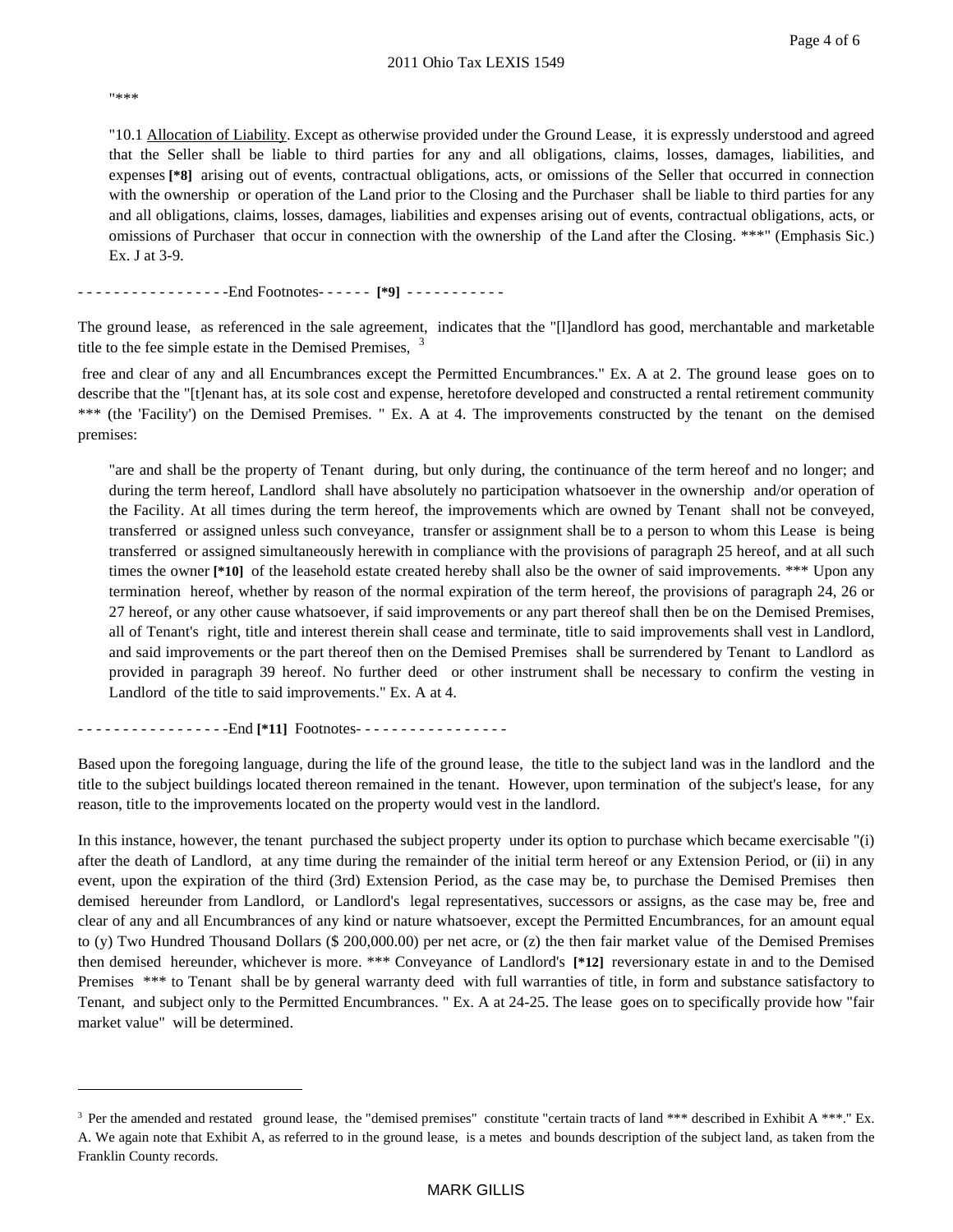The property owner contends that several specific provisions of the ground lease demonstrate that the improvements were, in fact, owned by the landlord. We disagree. First, it contends that paragraph 9 of the lease states that upon termination of the lease, title to the improvements would "revert" to the landlord. Such characterization by the property owner suggests a "return" of the title to the subject improvements to the original owner, i.e., the landlord. However, the lease clearly states that during the term of the lease, the improvements would constitute the property of the tenant and would only be "surrendered" to the landlord if the lease were terminated, not at the time the tenant exercised its option to purchase. The property owner also cites to paragraphs 12, 22, 25 and 27 of the ground lease as evidence that the tenant must maintain the property in **[\*13]** a certain fashion in anticipation of the title to the improvements ultimately going to the landlord. However, in the instant situation, the ground lease was not terminated and did not expire; it was simply reassigned to another entity. Ex. L. The tenant exercised its option under the ground lease to purchase the subject land from the landlord, and, as the provisions of the ground lease establish, at that time, title to the improvements was in the tenant and title to the land was in the landlord. H.R. at 14-15.

Thus, based upon the terms of the purchase and sale agreement, as amplified by the amended and restated ground lease, this board concludes that the sale of the subject property on or about June 7, 2004, included only the subject land. There being no credible evidence in the record to the contrary, we find that the sale of the land constitutes a valid, recent, <sup>[4](#page-9-0)</sup> arm's-length [5](#page-9-1)

sale, and, therefore, the transfer price should be considered the best evidence of the value of the subject land as of January 1, 2005. See *[Berea City School Dist. Bd. of Edn. v. Cuyahoga Cty. Bd. of Revision, 106 Ohio St.3d 269, 2005 Ohio 4979, 834](https://advance.lexis.com/api/document?collection=cases&id=urn:contentItem:4H87-6J50-TVW7-J337-00000-00&context=)  [N.E.2d 782](https://advance.lexis.com/api/document?collection=cases&id=urn:contentItem:4H87-6J50-TVW7-J337-00000-00&context=)*. See, also, *[Zazworsky v. Licking Cty. Bd. of Revision \(1991\), 61 Ohio St.3d 604, 575 N.E.2d 842](https://advance.lexis.com/api/document?collection=cases&id=urn:contentItem:3RRS-KXP0-008T-Y44V-00000-00&context=)*; **[\*14]** *[Hilliard City](https://advance.lexis.com/api/document?collection=cases&id=urn:contentItem:3RRS-N9X0-008T-Y3J8-00000-00&context=)  [School Bd. of Edn. v. Franklin Cty. Bd. of Revision \(1990\), 53 Ohio St.3d 57, 558 N.E.2d 1170](https://advance.lexis.com/api/document?collection=cases&id=urn:contentItem:3RRS-N9X0-008T-Y3J8-00000-00&context=)*; *[State ex rel. Park Investment](https://advance.lexis.com/api/document?collection=cases&id=urn:contentItem:3RRM-T1W0-003C-6293-00000-00&context=)  [Co. v. Bd. of Tax Appeals \(1964\), 175 Ohio St. 410, 195 N.E.2d 908](https://advance.lexis.com/api/document?collection=cases&id=urn:contentItem:3RRM-T1W0-003C-6293-00000-00&context=)*.

**[\*15]**

 $\overline{a}$ 

- - - - - - - - - - - - - - - - End Footnotes - - - - - - - - - - - - - - - - - -

Since the board of revision used the sale price to value both the subject land and improvements, we find there is no competent or probative evidence in the record to support the board of revision's reduction of the value of the improvements. Absent a recent sale, true value in money can be calculated by applying any of three alternative methods provided for in *[Ohio Adm.](https://advance.lexis.com/api/document?collection=administrative-codes&id=urn:contentItem:5NKC-1H20-009V-60MF-00000-00&context=)  [Code 5703-25-07](https://advance.lexis.com/api/document?collection=administrative-codes&id=urn:contentItem:5NKC-1H20-009V-60MF-00000-00&context=)*: 1) the market data approach, which compares recent sales of comparable properties, 2) the income approach, which capitalizes the net income attributable to the property, and 3) the cost approach, which depreciates the improvements to the land and then adds them to the land value. However, no appraisal evidence was offered.

The Supreme Court has recognized the very situation this board **[\*16]** finds itself in when there is no competent, probative evidence of value in the record. It held:

<span id="page-9-0"></span><sup>4</sup> We acknowledge that whether a sale is sufficiently "recent" to or too "remote" from tax lien date to qualify as the "best evidence" of value is not decided exclusively upon temporal proximity. *[Worthington City Schools Bd. of Edn. v. Franklin Cty. Bd. of Revision, 124 Ohio St.3d](https://advance.lexis.com/api/document?collection=cases&id=urn:contentItem:7X40-5XM0-YB0T-7003-00000-00&context=)  [27, 2009 Ohio 5932, at P32, 918 N.E.2d 972](https://advance.lexis.com/api/document?collection=cases&id=urn:contentItem:7X40-5XM0-YB0T-7003-00000-00&context=)*. However, it remains the burden of a party contesting the utility of a sale to rebut the presumptions to be accorded it. See, e.g., *Cincinnati Bd. of Edn. v. Hamilton Cty. Bd. of Revision (1997), 78 Ohio St. 3d 325, 1997 Ohio 212*, *[677 N.E.2d 1197](https://advance.lexis.com/api/document?collection=cases&id=urn:contentItem:3RJN-2XR0-0039-422R-00000-00&context=)*; *[South Euclid-Lyndhurst City School Dist. Bd. of Edn. v. Cuyahoga Cty. Bd. of Revision \(May 13, 2005\), BTA No. 2003-G-](https://advance.lexis.com/api/document?collection=administrative-materials&id=urn:contentItem:4G6Y-MR20-001K-12PT-00000-00&context=)[1041](https://advance.lexis.com/api/document?collection=administrative-materials&id=urn:contentItem:4G6Y-MR20-001K-12PT-00000-00&context=)*, unreported, at 9. Evident from numerous Supreme Court decisions, the mere passage of some months between sale and tax lien dates is not sufficient cause to disregard a sale. See, e.g., *[HK New Plan Exchange Property Owner II L.L.C. v. Hamilton Cty. Bd. of Revision, 122](https://advance.lexis.com/api/document?collection=cases&id=urn:contentItem:4WW3-NM40-TXFV-Y38K-00000-00&context=)  [Ohio St.3d 438, 2009-Ohio-3546, 912 N.E.2d 95](https://advance.lexis.com/api/document?collection=cases&id=urn:contentItem:4WW3-NM40-TXFV-Y38K-00000-00&context=)* (value based upon sale occurring twenty-four months prior to tax lien date); *Lakota Local [School Dist. Bd. of Edn. v. Butler Cty. Bd. of Revision, 108 Ohio St.3d 310, 2006 Ohio 1059, 843 N.E.2d 757](https://advance.lexis.com/api/document?collection=cases&id=urn:contentItem:4JJ2-D1Y0-TVW7-J33C-00000-00&context=)* (reversing this board's decision and ordering that the property's taxable value as of January 1, 2002 be based upon its sale which occurred in October 2003, twenty-two months after tax lien date).

<span id="page-9-1"></span><sup>5</sup> In *[Walters v. Knox County Bd. of Revision \(1988\), 47 Ohio St.3d 23, 546 N.E.2d 932](https://advance.lexis.com/api/document?collection=cases&id=urn:contentItem:3RRS-NX20-008T-Y2W6-00000-00&context=)*, the court found an arm's-length sale to be characterized by these elements: "it is voluntary, i.e., without compulsion or duress; it generally takes place in an open market; and the parties act in their own self interest." *[Id. at 25](https://advance.lexis.com/api/document?collection=cases&id=urn:contentItem:3RRS-NX20-008T-Y2W6-00000-00&context=)*.